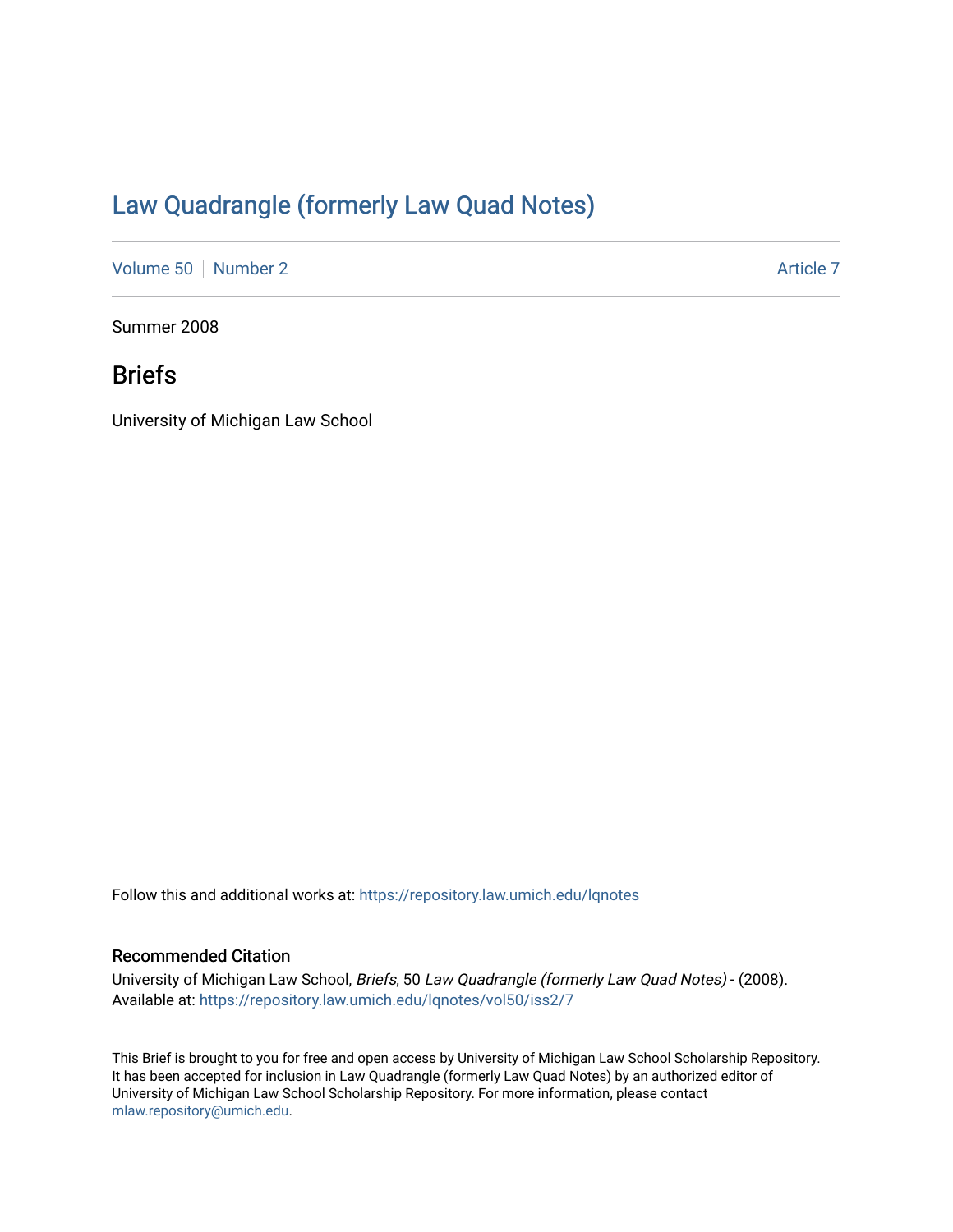# **BRIEFS**

## IN DETAIL

- **72** Michigan Law adds externships in Geneva, Switzerland
- **74** Shedding new light
- **75** Happy Birthday SFF!
- **76** Michigan Law hosts Federalist Society's national student conference

# *Mark your calendars!*



#### **Fall 2008 Conference**

**Environmental Law & Policy Program** *An Environmental Agenda for the Next Administration* Thursday-Friday, September 25-26, 2008

#### **Climate Change Panel**

*Moderator:* Thomas P. Lyon Director of the Erb Institute for Global Sustainable Enterprise University of Michigan

#### **Alternative Energy Panel**

*Moderator:* Gary S. Was Director of the Michigan Memorial Phoenix Energy Institute University of Michigan

**Lunch Address** *Speaker:* Lisa Heinzerling Professor of Law, Georgetown University Law Center

#### **Sustainability Panel**

*Moderator:* Richard J. Jackson, MD Director of the Graham Environmental Sustainability Institute University of Michigan

**For more information:** www.law.umich.edu/centersandprograms/ELPP

# Michigan Law adds externships in Geneva, Switzerland

**Day 4:** *Today was a really exciting day! For one, I finished reviewing the biotechnology study I was looking at. But more importantly, I met with the Dispute Settlement Program Office to find out what I would be doing for the next three months. One word—WHOA! There are so many exciting and dynamic things to do. . . . I get to write for* BRIDGES Weekly *on current WTO disputes and the like; I get to help research information and dispute settlement activities for the past year to prepare a report for the organization's donors (I don't know why I find that very exciting, but I do); I get to dabble in WTO jurisprudence, and if I find anything interesting or noteworthy, I get to write an article about it; and they're even trusting me to help plan meetings. I love NGOs.*

*— Geneva Program extern Alicia Handy*

**S**o went second-year law student Alicia Handy's fourth day as an extern at the International Center for Trade and Sustainable Development in Geneva, Switzerland. Handy, who plans to work on issues of law and energy after graduation, was one of eight Michigan Law students who spent the winter term in Geneva, working and learning at a variety of international agencies.

The program in Geneva began last January, for the first time offering a group of Michigan Law students the opportunity to gain credit and experience in what many observers feel is the most international city in the world. New it may be, but the program is a natural addition to the Law School's longstanding involvement in international legal education. (See "International Programs and Study Abroad Opportunities" at www.law.umich.edu/centersandprograms/cicl/Pages/programs. aspx.)

Launched and directed by international law specialist and Professor of Law Steven R. Ratner, with close involvement on the part of Assistant Dean for International Affairs Virginia Gordan and the enthusiastic support of Dean Evan Caminker, the new program is

unusual for its inclusion of an in-Geneva liaison who draws on her own international legal experience and knowledge of Geneva as well as the presence of Michigan Law alumni in Geneva to enrich and expand on the externs' experiences at their individual agencies.

"This experience has been absolutely fantastic," reported extern Ashwini Habbu, who worked at the International Service for Human Rights, a watchdog organization that monitors sessions of United Nations treaty- and charter-based bodies and trains human rights defenders.

"So far during my externship," Habbu told *Law Quadrangle Notes* in late March, "I have produced reports on Morocco's presentation to the Committee to Eliminate All Forms of Discrimination Against Women (CEDAW), several sessions of the newly minted Human Rights Council, and will produce a number of others by the end, including the U.S. review by the Committee to End Racial Discrimination (CERD)."

Two high points of the externship already stood out to her then: Attending the United States' presentation to CEDAW and attending the month-long session of the Human Rights Council.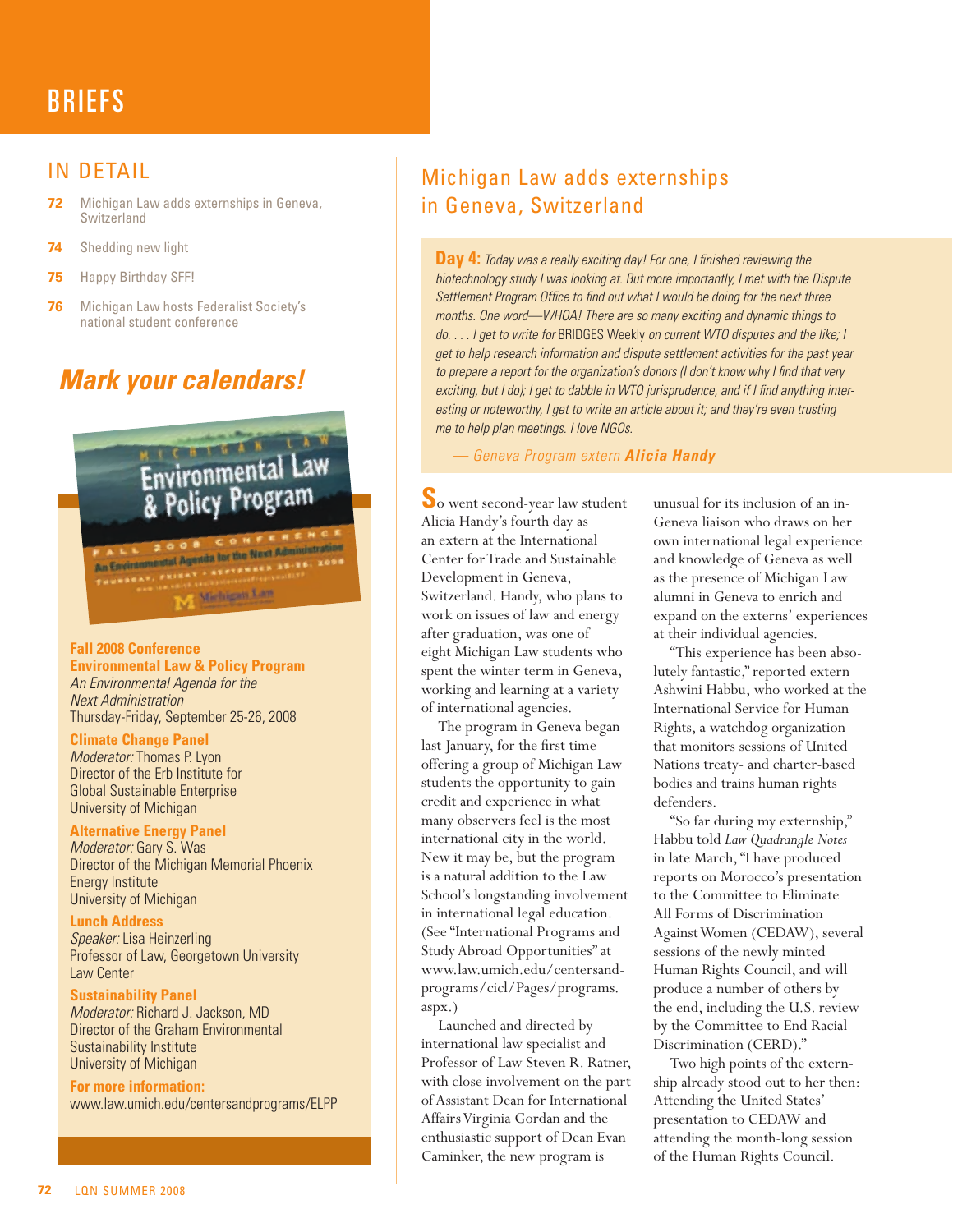"I remember sitting in Professor Ratner's class, talking about what makes the Council different from the Commission," Habbu explained of her attendance at the Council session. "Admittedly, I wasn't around to see the Commission at work, but watching the Council live has no substitute. There are so many little things that you simply can't get sitting in a classroom."

By incorporating an on-site coordinator, the new program also provides externs a variety of experience to expand on and enrich their work at their individual agencies. The on-site coordinator is Claire Mahon, a New Zealand-born Australian international lawyer and lecturer who has acquainted externs with events in the area, arranged visits to agencies and meetings with leaders, and helped facilitate a variety of other activities.

"I facilitated a series of visits to international organizations and NGOs, so that the externs could speak with high level legal and policy advisors about the work that they do and the legal issues they deal with," Mahon explained in an e-mail in late March. "So far, our visits have included hearing from University of Michigan alumni in places like the United Nations High Commissioner for Refugees, the U.S. Mission to the United Nations, the World Health Organization, and others, from the International Committee of the Red Cross to the World Trade Organization.

Externs have appreciated this extra component. "Claire Mahon has been amazing at setting up meetings for us with heavy hitters from around Geneva," Habbu reported. "As time goes on," she added, "I think our questions to these professionals become more informed because we ourselves have had the opportunity to live in their world."

 "We decided to set up the program to give students an opportunity simply not available in the United States, with top-flight international and non-governmental organizations," said Professor Ratner.

Like the externs themselves, the Geneva Externship Program landed running, Ratner reported after visiting Geneva in February. "Students have been busy and learning a great deal," he explained. "Such hands-on, experiential learning is an invaluable complement to their classroom education. The multinational richness of Geneva is unique, and we're elated to be able to place student externs into it."

The new program is a "tremendously exciting" addition to Michigan Law's lineup of international opportunities, said Assistant Dean Gordan. "It offers an extraordinary opportunity for our students to gain exposure to the work of leading international agencies and NGOs and to engage with some of the most pressing problems in the international arena."



*Virginia Gordon, Claire Mahon, and Steven R. Ratner.*

### **More opportunities next year**

**T**he Geneva externships program will expand to 16 placement options next year. This inaugural year, law students (listed in parentheses) worked in externships at these agencies: International Center for Trade and Sustainable Development (Alicia Handy); International Commission of Jurists (David Brown); International Labor Organization, Office of the Legal Advisor (Lindsay Denault); International Organization for Migration: Department of International Migration Law and Legal Affairs (Jennifer Wyeth); International Service for Human Rights (Ashwini Habbu); International Telecommunication Union (Craig Ortner); U.S. Diplomatic Mission to the United Nations in Geneva (Simone Dunlap); and the World Health Organization: Office of the Legal Counsel (Sunny Choi).

Next year, student externs also will be able to serve at these agencies: Center for International Environmental Law; The Global Fund to Fight AIDS, Tuberculosis and Malaria: The Legal Unit; International Organization for Migration: Department of Migration Policy, Research, and Communication; Office of the UN High Commissioner for Human Rights: Human Rights Council Secretariat; TRIAL; United Nations Development Program: Bureau for Crisis Prevention and Recovery; the UN High Commission for Refugees: and the World Intellectual Property Organization.

*Alicia Handy, Jennifer Wyeth, and Ashwini Habbu.*

*From left: Jennifer Wyeth, liaison Claire Mahon, Alicia Handy, Assistant Dean Gordan, Craig Ortner, Ashwini Habbu, Lindsay Denault, and Sunny Choi. Not shown are externs David Brown and* 



LQN SUMMER 2008 **73**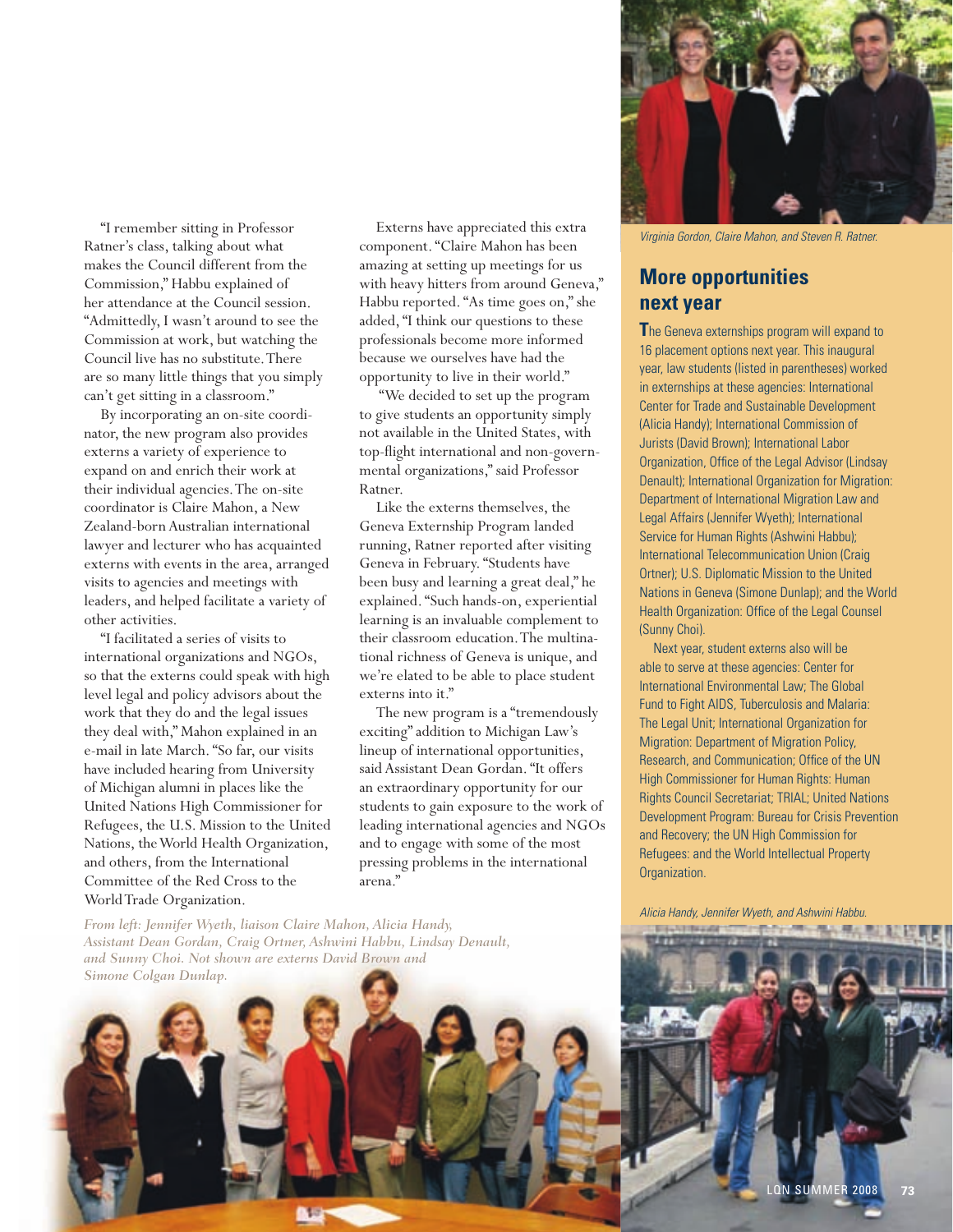# **Shedding new light**

**M**ichigan Law's Reading Room went dark in February as the first step in a Law School-wide project to restore, refurbish, and improve the Law School's 1930s-era lighting and electrical infrastructure. This first phase also includes the lower level of the Legal Research building and is expected to be completed this summer. The second stage will include Hutchins Hall and the 9th floor of Legal Research. The entire project is scheduled for completion in 2009, when the Law School celebrates its 150th anniversary.

The project is funded through a \$3 million gift from University of Michigan graduate Charles T. Munger, vice chairman of Berkshire Hathaway Inc. and a founder of the Los Angeles law firm of Munger, Tolles & Olson.

Work in the Reading Room also includes cleaning and restoration of the ceiling, decorative work, and other features.

For more photos, visit www.law.umich.edu and click on Reading Room Renovations.



k.





**LOS SHORE P**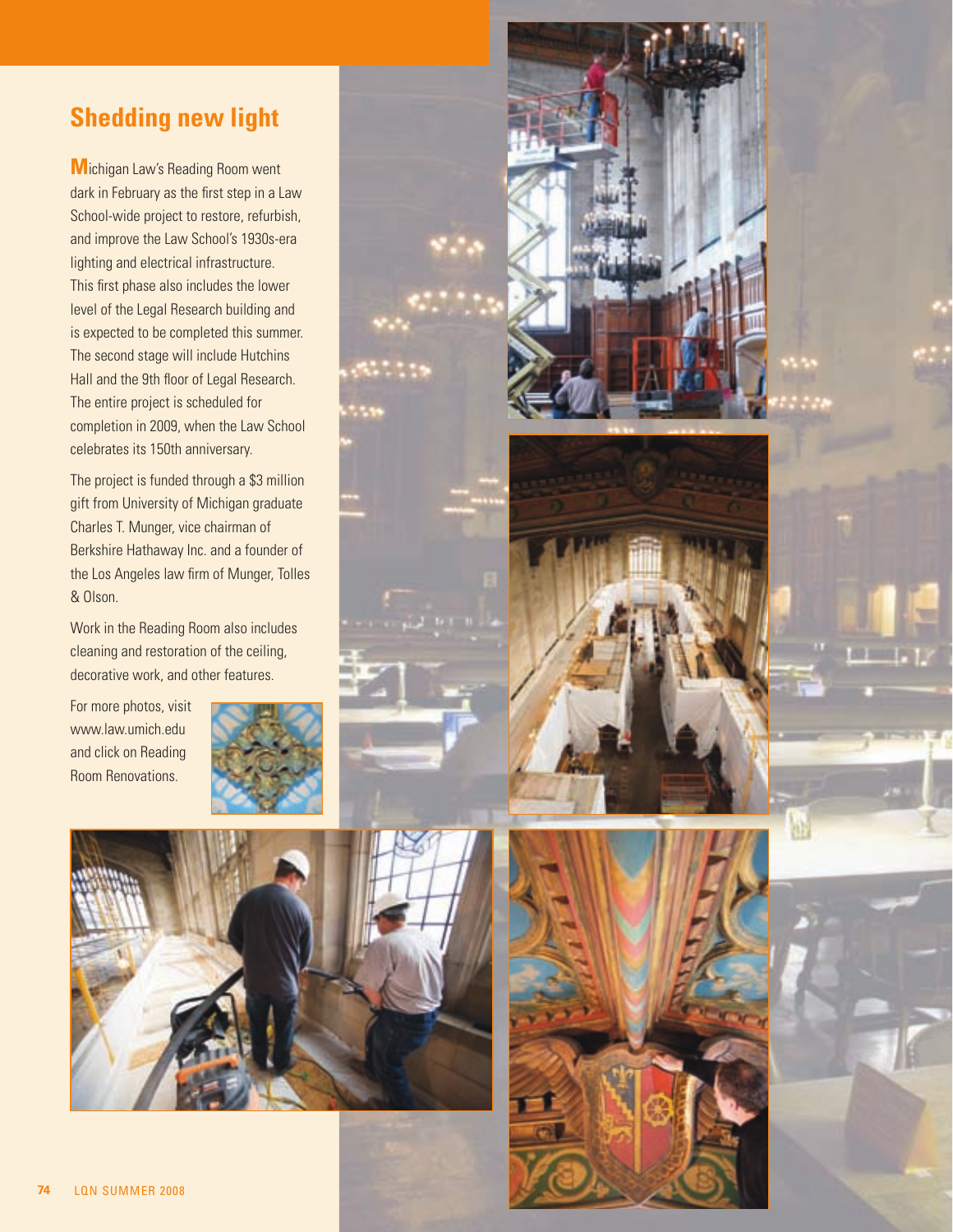# Happy Birthday SFF!

**S**tudent Funded Fellowships (SFF) celebrated its 30th birthday this year—with the same energy, enthusiasm, and generosity on the part of law students and faculty that have fueled its previous 29—plus a record-breaking total of more than \$70,000 taken in to aid students in public service work this summer.

This year's auction raised more than \$50,000, a record, and another \$20,000 came from other SFF initiatives, the LSTAR and Donate A Day's Pay programs, law firms, and other supporters. LSTAR is a hotel voucher program in which SFF receives \$165 every time a Michigan Law student stays with a friend rather than in a hotel and \$35 for each time a student forgoes a cab ride to the airport when on a callback with a participating firm; the Donate A Day's Pay program asks law students to donate one day's summer firm pay.

More than 200 items, donated by faculty, students, law firms, and other supporters, were available at this year's vocal bidding and silent

MICHIGAN

you're directed

auctions. Some of the choices: four VIP tickets to a taping of The Daily Show with Jon Stewart at its New York studio or lunch with director/screenwriter/ producer Lawrence Kasdan, to skydiving with Professor Mathias Reimann, LL.M. '83, or (an annual bid winner) a copy of Professor Brian Simpson's book *Cannibalism and the Common Law* autographed with the author's blood. (Simpson, a longtime supporter of SFF, is pictured in the drawing on the cover of this year's auction program.)







**SFF efforts aim for endowment**—After their successful auction, SFF volunteers took to the phones to seek donations to establish an endowment to support the Student Funded Fellowships program. The effort is being matched one-for-two by U-M President Mary Sue Coleman's Donor Challenge Fund to support scholarship assistance efforts. Telephone workers participating in the period in early April, reported good success and plan to continue the effort, which, as you can see from these photos, was both earnest and enjoyable as students reached out to Michigan Law graduates for assistance.



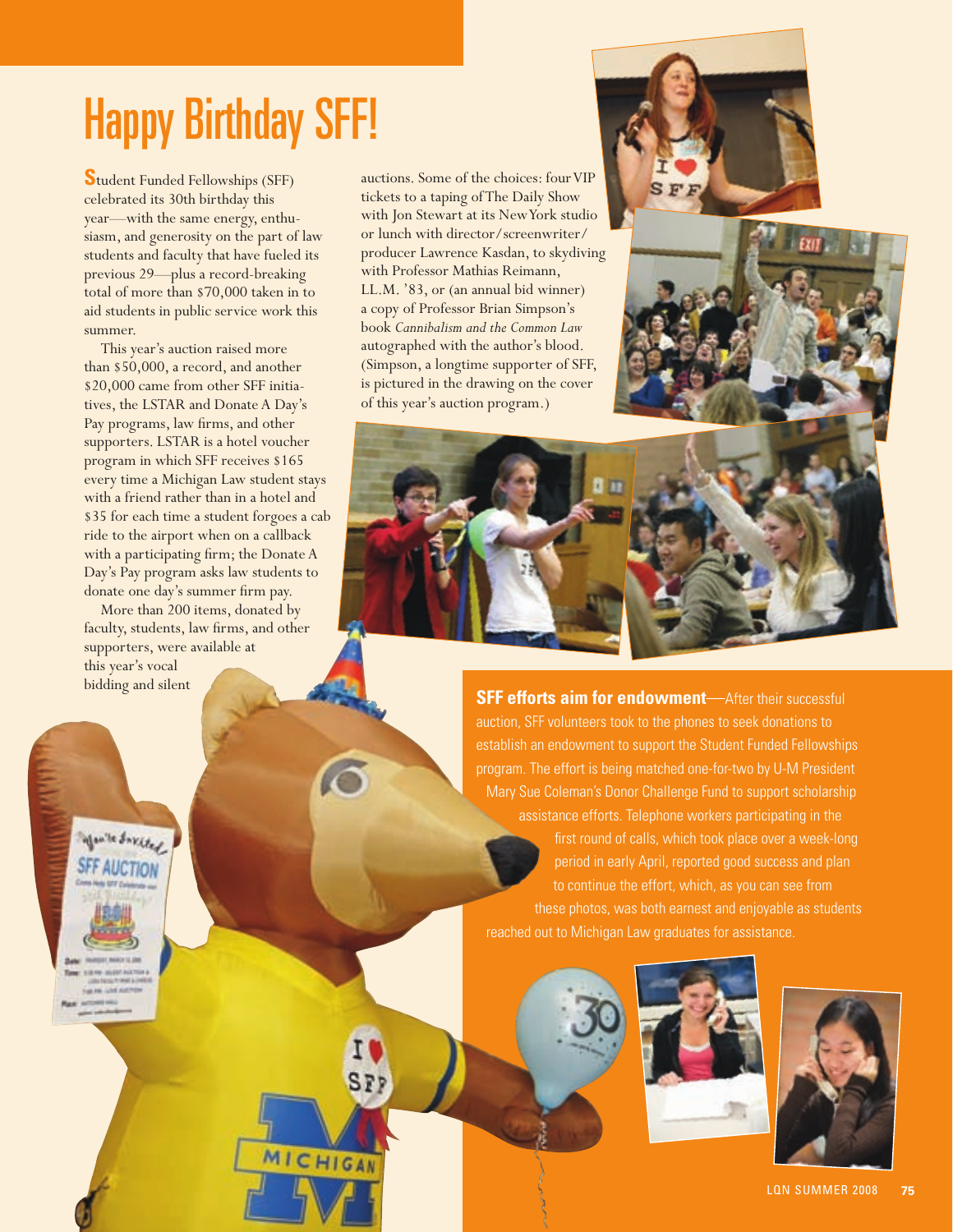# Michigan Law hosts Federalist Society's national student conference

**F**ederalist Society members at Michigan Law knew their home base would make a terrific location for the society's annual national student symposium. So they assembled their proposal to their parent organization and applied.

And applied.

And applied.

The third time was a charm, according to Eugene B. Meyer, president of the Federalist Society for Law and Public Policy Studies, as the organization is formally known. The Michigan Law students' commitment was evident, Meyer said, and after holding the previous two years' conferences at Columbia and Northwestern there was no doubt that it was Michigan Law's turn.

So last March some 500 Federalist Society members from law schools across the country gathered at Michigan Law for a day-and-a-half long conference that focused on a variety of issues around the central theme "The People and the Courts."

Planners wanted to focus the symposium on a subject within the "law and society" framework, explained symposium director and Michigan Law student Michael J. Ruttinger. The focus sharpened in 2006, when Michigan voters overwhelmingly approved the Michigan Civil Rights Initiative (MCRI) to amend the state constitution to prohibit preferential treatment on the basis of race or sex in public contracting, employment, or education. Within Michigan, that vote both illustrated direct democracy in action as well as exercised a principle of federalism by effectively overturning the 2003 U.S. Supreme Court decision in *Grutter v. Bollinger* that upheld the Law School's right to use race as one of many factors in its admissions decisions to ensure diversity for educational purposes.

"*Grutter* spawned significant controversy both in Michigan and throughout the country, and the success of the MCRI created a controversial blueprint for 'overturning' unpopular judicial decisions," Ruttinger and his symposium committee explained to participants in their registration materials.

"What role 'We the People' retain in our constitutional order is not just a question for academics; the increasing number of popular referenda and ballot initiatives addressed to voters on election day has made it a debate with real consequences. The breadth of that debate is not limited to affirmative action, though that remains a lively issue. 'The People' may also play a role in circumscribing a state's powers of eminent domain and deciding just who has the right to marry," organizers explained.





*Opening panel moderator/Michigan Supreme Court Justice Maura D. Corrigan.*

*New York University School of Law Professor Roderick Hills Jr.*

"Perhaps more importantly, the way ordinary people live their lives might help give meaning to our law. Because our legal system often takes it cue from tradition, it is critical to decide just when a judge should defer to customary practice when interpreting the Constitution, and when fashioning the rules of private law that govern our most ordinary interactions."

It was a lively weekend, with the prize for fervent exchange going to the Saturday morning session "*Kelo, Grutter*, and Popular Responses to Unpopular Decisions." The presence on the panel of Ward Connerly, the former California regent who led California's and Michigan's and other states' efforts to outlaw racial prefences, drew audience members who used the question-answer part of the session to voice their opposition to such moves.

The California initiative—and others—are not anti-affirmative action, they merely opposed race- and gender-based affirmative action, Connerly answered critical questioners. "I support socio-economic affirmative action," he said. "I support not over-emphasizing standardized test scores."

Since Proposition 209's passage in California a decade ago, the University of California system overall has enrolled more and graduated more African Americans than previously, said Connerly, founder of the Civil Rights Institute. The UC system also has developed contracts with the state's 150 most underperforming schools to increase minority enrollment, he reported. "We're doing more affirmative action than ever before, [just] in a different form," he noted.

"I do not favor unbridled use of the initiative process, but I also recognize that there are times that representative government fails us woefully," Connerly said in his prepared remarks. The Civil Rights Act of 1964 said we all should be treated as equal without regard to race, color or national origin, he explained. "Color-blindedness, a color-blind government, is part of the DNA of the American people," and "the majority of the American people embrace that view."

But was that majority to do nothing when the U.S. Supreme Court in 2003 ruled that the use of race is constitutional in pursuit of diversity in education? he asked. "That was a direct contradiction of the Civil Rights Act of 1964. What are the people to do, say okay, that's okay? Or will they use the tools they can?"